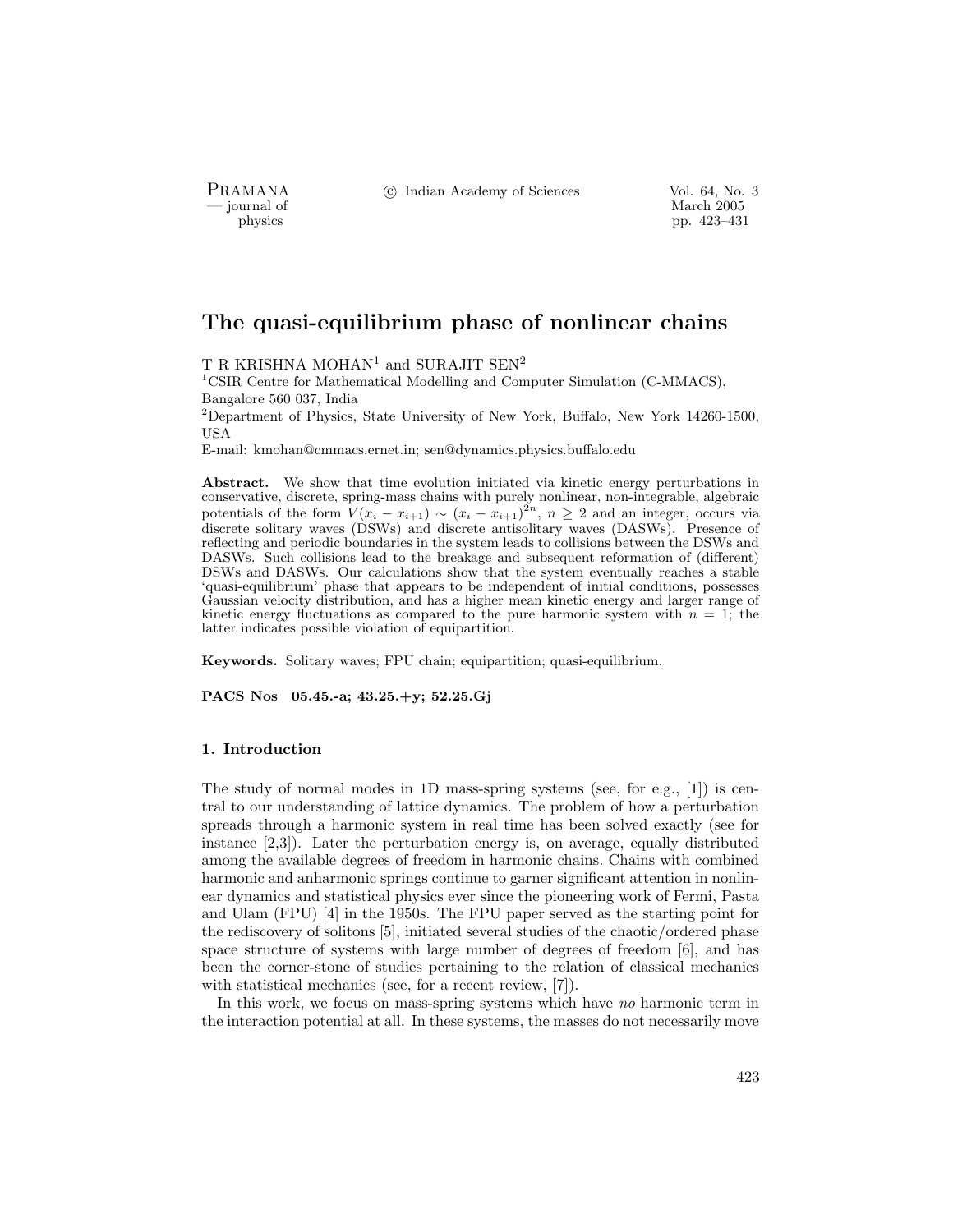

Figure 1. Dispersion vs. solitary waves in a 100 particle chain described by eqs (1) and (2). Axes have been labelled for each row in the leftmost panel with i being the position index of the particle in the chain,  $v_i$  its velocity and  $x_i$  its displacement from its equilibrium position. In figures 1a and 1b, the initial perturbation (shown in dashed lines) disperses in a harmonic chain, i.e. with  $\beta = 0$  in eq. (2); the perturbation splits up into pairs of compression and dilation waves as shown in the displacement plot in figure 1g corresponding to figure 1a. If  $\alpha = 0$  in eq. (2), we get solitary wave pulses which are shown in figures 1c and 1d, again in pairs of compression and dilation pulses as can be seen from the displacement plot of figure 1h corresponding to figure 1c; note how the primary pulses are well-separated from the subsequent rattling at the site of initial perturbation, from which can be seen emerging secondary solitary wave pulses. If both  $\alpha$ ,  $\beta \neq 0$  in eq. (2) (see figures 1e and 1f), we have dispersion as the final result albeit controlled by the relative strengths of  $\alpha$  and  $\beta$ . The displacement plot corresponding to figure 1e is shown in figure 1i.

back and forth about their equilibrium positions to produce phonons. Hence, these are systems that do not support the propagation of sound waves. Purely nonlinear systems are realized, for example, in the case of forces between two elastic grains upon compression [8]. Any perturbation, irrespective of its magnitude, travels as shock waves in such systems [9]. It is also conceivable that some long chain biological molecules may exhibit strongly nonlinear interactions albeit with a weak harmonic part to the interaction [10]. We are interested in the long-time behaviour of these purely nonlinear chains, and we will consider their behaviour with periodic boundaries and rigid, perfectly reflecting walls at the two ends.

# 2. Model and calculations

We consider the problem of propagation of a kinetic energy perturbation initiated via  $v_i |_{t=0} \neq 0$  for some i, with  $v_i |_{t=0} = 0$  for  $j \neq i$ , in an alignment of N equal

 $424$  *Pramana – J. Phys.*, Vol. 64, No. 3, March 2005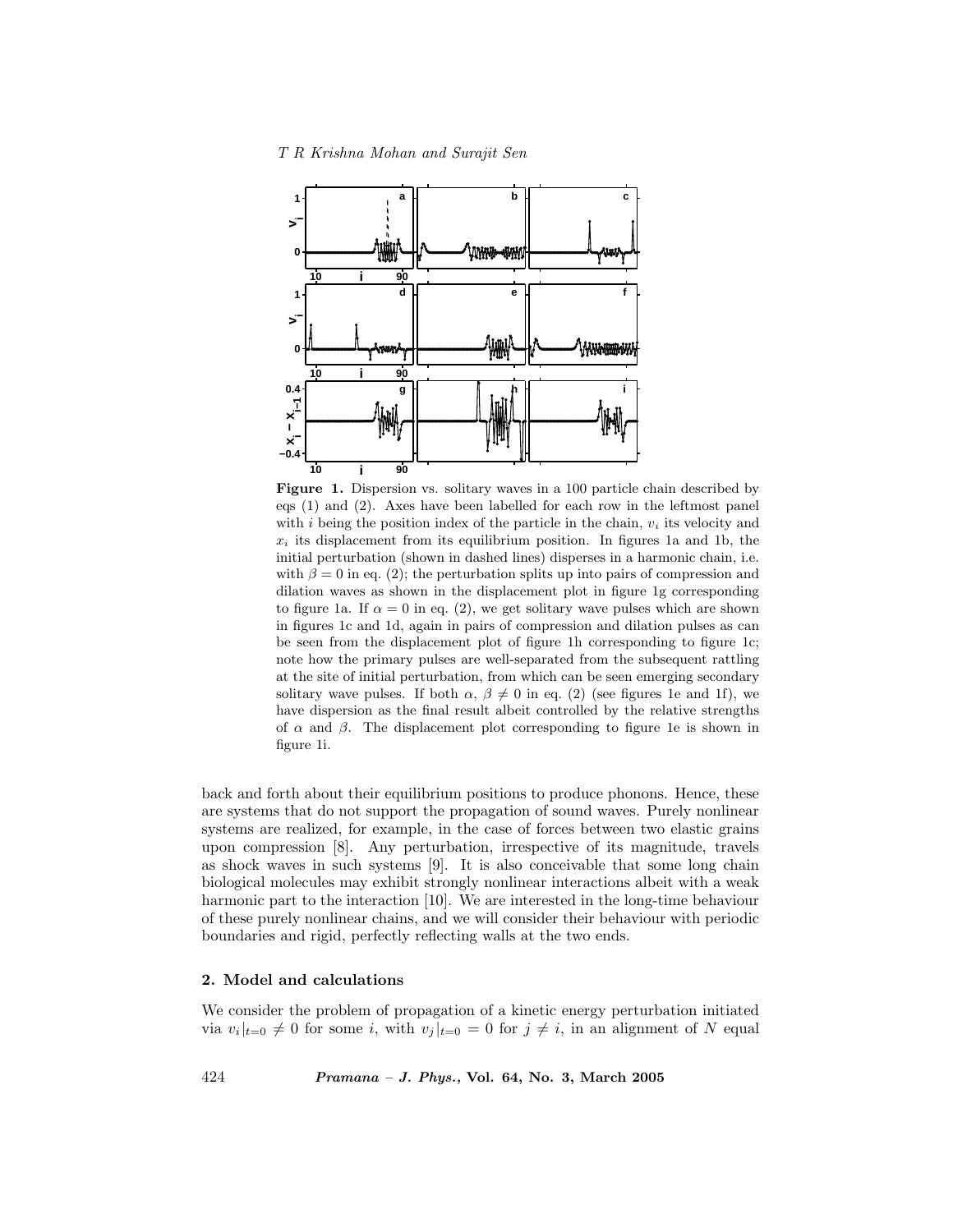#### The quasi-equilibrium phase of nonlinear chains

masses connected via springs. We consider the Hamiltonian as

$$
E = \sum_{i=1}^{N} \left[ \frac{p_i^2}{2m} + V(x_i - x_{i+1}) \right],
$$
\n(1)

$$
V(x_i - x_{i+1}) = \frac{\alpha}{2}(x_i - x_{i+1})^2 + \frac{\beta}{4}(x_i - x_{i+1})^4,
$$
\n(2)

with  $\alpha, \beta \geq 0$  in general; in the case of a purely nonlinear chain,  $\alpha = 0$ . We henceforth set  $m = 1$  without any loss of generality and let  $x_i$  denote the displacement of mass *j* from its equilibrium position. It may be noted that our results remain qualitatively unchanged if potentials of the form  $(x_i - x_{i+1})^{2n}$  with  $n > 2$ are considered. Steeper potentials introduce challenges in maintaining computational accuracy when studying dynamics over many decades. Energy is conserved in our systems. Typically,  $N = 100$  in the studies discussed below. We have considered systems as large as  $N = 1000$ . However, larger systems take significantly longer to run without adding significant new insights on the system dynamics. The integration time-step  $\Delta t = 10^{-5}$  in most of our analyses, typical runs are up to  $t = 10^5$  time-steps and a velocity-Verlet algorithm [11] was employed. In most of our studies, energy conservation was maintained up to 10 decimal places.

Before we consider the purely nonlinear problem, we recall the nature of the purely harmonic system with  $\alpha > 0$ ,  $\beta = 0$ . We set  $\alpha = 1$  without loss of generality. In figures 1a and 1b, we present snapshots of how a perturbation spreads in a  $N = 100$  harmonic chain with periodic boundary conditions. The leading edges of the perturbation diminish in amplitude and spread in width as the excitation spreads symmetrically in both directions into the system. The perturbation energy gets distributed in the system through the 'rattling' of the masses. The effect of such 'rattling' is seen in the trailing tails of the propagating pulses in figures 1a and 1b. Each mass vibrates in all the available normal modes. The average total energy per mass very quickly approaches  $E_0/N$  where  $E_0$  is the initial perturbation energy and equipartition is achieved. Note that the normal modes are non-interacting in this system and specially prepared initial conditions corresponding to any of the normal modes would see the system continuing to oscillate in the same mode.

The purely nonlinear case, with  $\alpha = 0$  and  $\beta = 1$ , is shown in figures 1c and 1d. We note that a discrete solitary wave (DSW) and a discrete antisolitary wave (DASW) are initially formed. To identify that one of these is a DSW and the other is a DASW, it is instructive to look at the displacement graph in figure 1g corresponding to figure 1c. These waves travel away from the site of initial perturbation with equal velocity. This velocity is proportional to their amplitudes (which are equal). In this system, secondary DSW and DASW pairs of ever reducing amplitudes are formed at the site of initial perturbation and they break away and follow the earlier formed pairs at regular intervals of time; in figures 1c and 1d, we see the succeeding two generations of the solitary wave pairs. The key observation is that with  $\alpha = 0$ ,  $\beta = 1$ , there is no tendency for the initial pulses to disperse. We have confirmed this with longer chains where interactions with boundaries are delayed and, to the limits of our accuracy, no loss in energy was detected.

Pramana – J. Phys., Vol. 64, No. 3, March 2005 425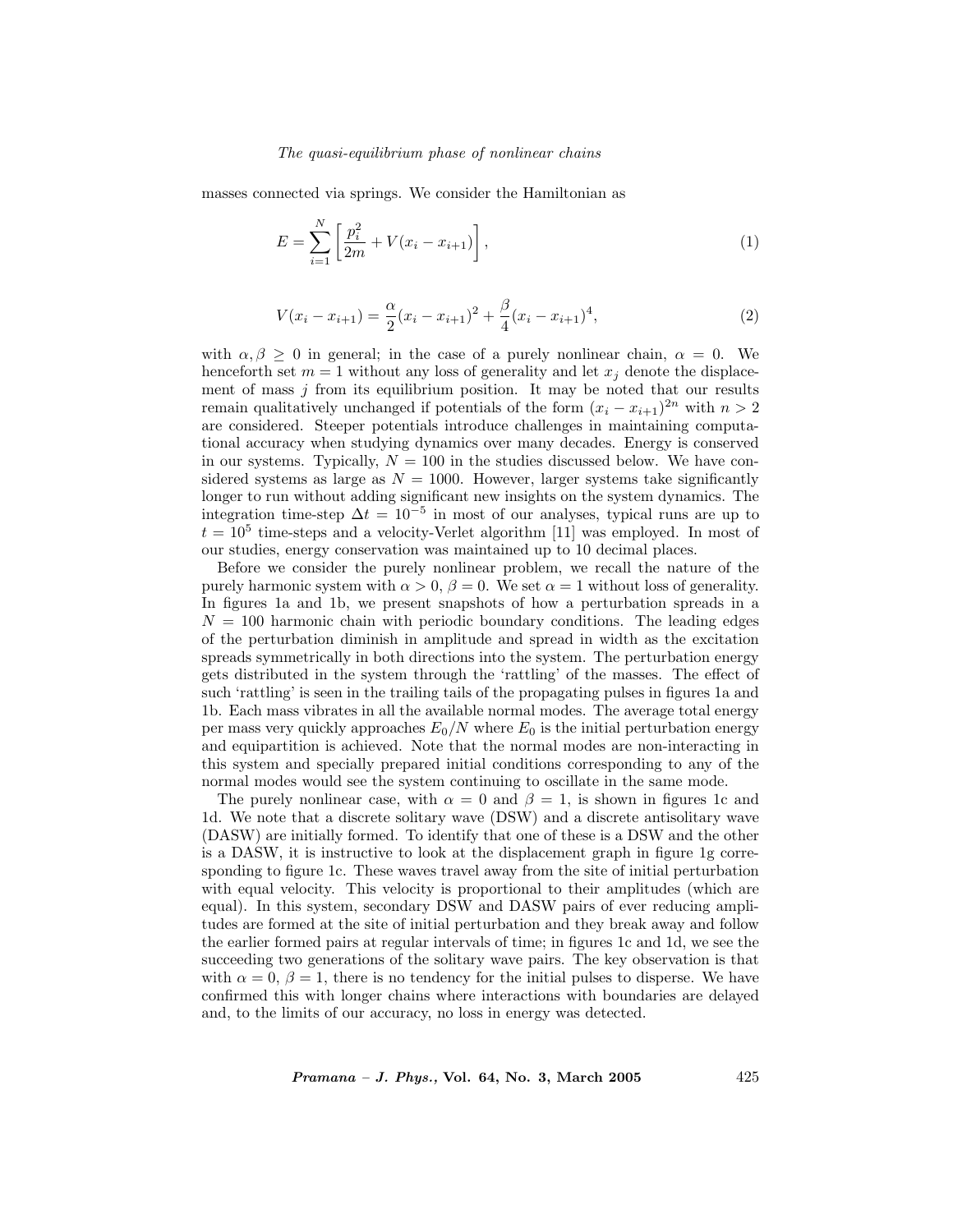We have also shown the mixed case with  $\alpha, \beta = 1$  in figures 1e and 1f, from where we see that the presence of harmonic term tends to wash out the effect of nonlinearity. Clearly, then, the comparative strengths of the linear and nonlinear terms become an important factor that decides the time taken to achieve equipartition.

To summarize, it is clear that, in the absence of boundaries of any sort, i.e. in an infinite system (to be interpreted as 'sufficiently long' for the boundaries to be far away and not involved in the dynamics), the perturbation energy gets equally distributed among the masses in the pure harmonic and mixed cases while, in the pure nonlinear case, solitary waves propagate undispersed with no equidistribution of energy among the masses. We now investigate how the boundaries act to break up the DSWs and DASWs and bring about a 'quasi-equilibrium'.

The nonlinear system evolves in such a way that the original DSWs and DASWs break and reform every time they meet and/or when they collide with system boundaries. The process of breakage and reformation leads to the formation of many DSWs and DASWs of very small amplitudes. This is shown in figure 2 where we have shown both the periodic boundary case (labelled PB) and the fixed boundary case (labelled FB). In each panel we have indicated the time after the initial perturbation in terms of time-steps through which the system has been time evolved. Figures 2a–2c show the 'breathing' nature as the solitary wave 'steps' over the particles. The DSWs and DASWs in our system are rather 'fragile' in the sense that they can break and reform upon certain kinds of collisions such as when waves collide against each other. The reformed waves are slightly reduced in amplitude (speed) and some energy left behind at the site of collision in the form of some 'rattling' (see figures  $2d-2h$ ). From the latter, successive generations of tinier DSWs and DASWs get generated. The detailed dynamics associated with the breakage of the DSWs and DASWs is presently under investigation. In figures 2i– 2l, it can be seen that collisions of the DSWs and DASWs with the fixed boundary do not lead to loss of energy. Nevertheless, our extensive studies show that the original DSWs and DASWs disintegrate through mutual collisions and give rise to an equilibrium-like state where the system carries a large number of DSWs and DASWs with a Maxwellian distribution of particle kinetic energies (or absolute velocities). The system, finite as it is, appears to be in a state of 'quasi-equilibrium' with a higher mean kinetic energy and larger kinetic energy fluctuations, compared to the harmonic and mixed cases, characterizing the dynamics of each mass. We see typical snapshots of this state in figures 2m–2p.

The solitary waves are always of fixed width. We find that this width is purely a function of the nonlinearity of the potential [9]. In the case of the quartic potential, this width is approximately two bond lengths wide. As the potential steepens, eventually, the width approaches a single bond length. The width of the solitary waves is independent of the energy carried by them, and the latter only decides the velocity of the waves [9]. Our studies suggest that the interactions in the system are such that exchange of energy between individual particles, like in the case of the harmonic potential [12], is no longer possible. Energy is always bundled into packets in the form of two-bond excitations (in the case of quartic potential) [13] and the fluctuations in the system are consistently higher than what is seen with the harmonic potential (see below); these point to possible violation of equipartitioning of energy.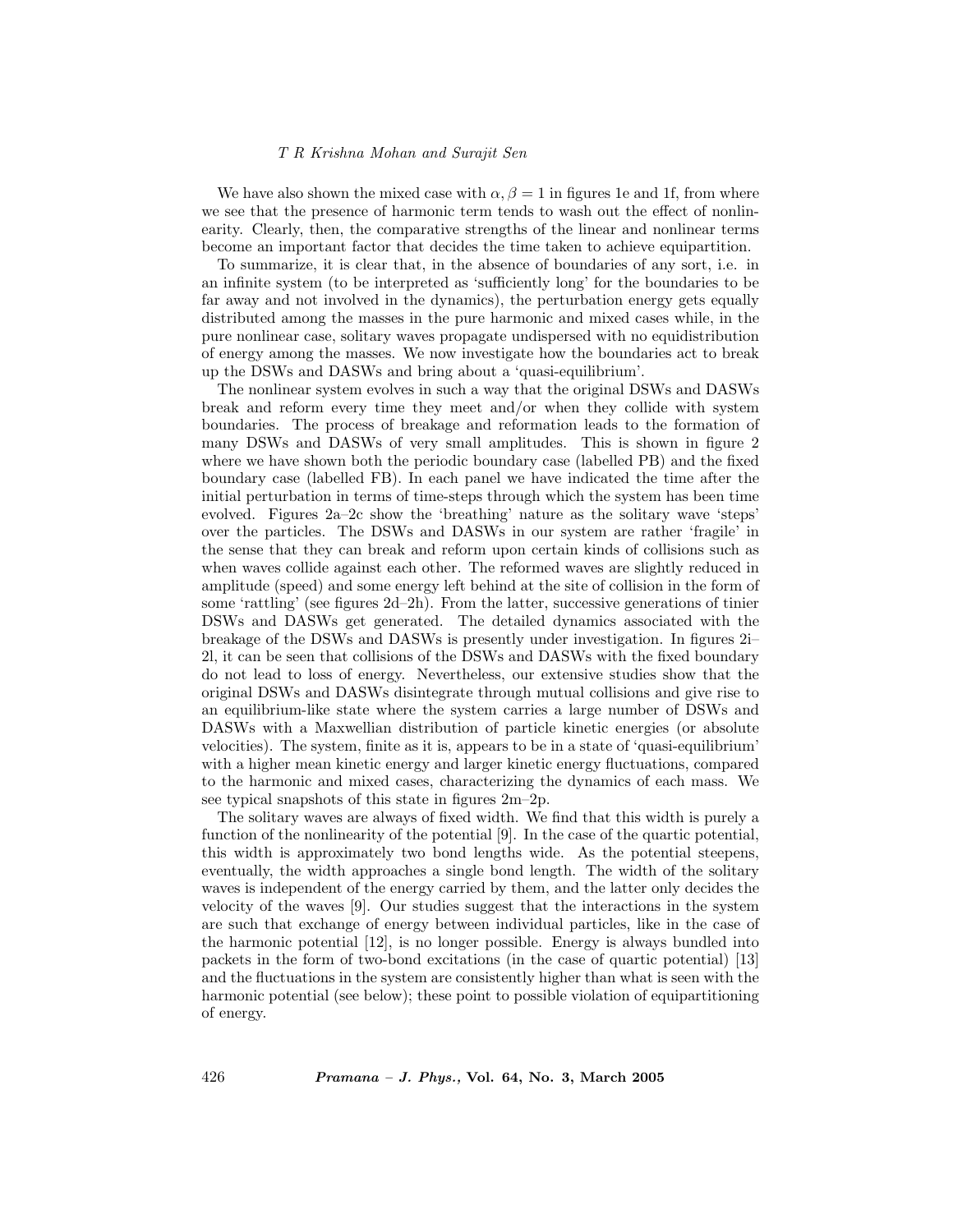| PB, 29<br>a |          | b  | PB, 30                                                                                              | c.        | PB, 31  | d  | <b>PB, 78</b> |
|-------------|----------|----|-----------------------------------------------------------------------------------------------------|-----------|---------|----|---------------|
|             |          |    |                                                                                                     |           |         |    |               |
|             | والجاملة |    | الملطام                                                                                             |           |         |    |               |
| PB, 83<br>e |          |    | PB, 93                                                                                              | g         | PB, 105 | 'n | PB, 109       |
|             |          |    |                                                                                                     |           |         |    |               |
|             |          |    |                                                                                                     |           |         |    |               |
| FB, 76      |          |    | FB, 80                                                                                              | 'k        | FB, 88  |    | FB, 90        |
|             |          |    |                                                                                                     |           |         |    |               |
|             |          |    |                                                                                                     |           |         |    |               |
| m           | PB, 769  | 'n | FB, 817                                                                                             | $\bullet$ | PB, 975 | p  | FB, 980       |
|             |          |    | 0 [http://www.http://www.filipin/4   http://www.marchive.html/www.filipin/www.kilipin/www.html/www. |           |         |    |               |
| 10          | 90       |    |                                                                                                     |           |         |    |               |

The quasi-equilibrium phase of nonlinear chains

Figure 2. Collisions of solitary waves between themselves as also with walls. Axes have been labelled in panel  $m$ , and remains the same for all others; i is an index to the position of the particle in the 100 particle chain, and  $v_i$ its velocity. PB/FB indicates periodic/fixed boundary conditions, and the numbers next to them give the time after initial perturbation. Figures 2a–2c show the 'breathing' feature of the discrete chain as the solitary wave steps over the adjacent particles in its motion along the chain. The two primary pulses from the site of initial perturbation, in a chain with periodic boundaries, 'pass through' each other in figures 2d–2f leaving behind some energy at the site of the collision (figure 2f) in the form of prolonged rattling from which will emerge, subsequently, secondary solitary wave pairs, similar to the ones from the site of initial perturbation seen in earlier panels. The primary solitary waves meet up with the secondary ones from the site of initial perturbation and pass through each other in figures 2g and 2h. In figures 2i–2l, we show the collision of primary solitary waves from the site of initial perturbation, in a chain with fixed boundaries, with the walls at either ends, and their reflection with hardly any loss of energy. The panels in figures 2m–2p show the qualitatively similar, noisy, state of the chain, in both periodic and fixed boundary cases, in the asymptotic state after numerous collisions.

In figure 3, we focus on the features of the quasi-equilibrium phase in our system. Figures 3a–3c show 3000 successive samples each of  $\langle v^2 \rangle$ , where

$$
\langle v^2\rangle=\frac{1}{T}\sum_{t'=t}^{t+T}\frac{1}{N}\sum_{i=1}^N v_i^2(t').
$$

Unit offset is given to  $t$  for each successive sample. In figure 3a, average has been taken over  $T = 400$ , in figure 3b, the average is over  $T = 2000$  and, in figure 3c, the average is over  $T = 3000$  (it may be noted that the y-axis has been scaled by  $10^4$ ). All the averages have been taken after  $t = 75,000$ . Clearly, the oscillations in kinetic

Pramana – J. Phys., Vol. 64, No. 3, March 2005 427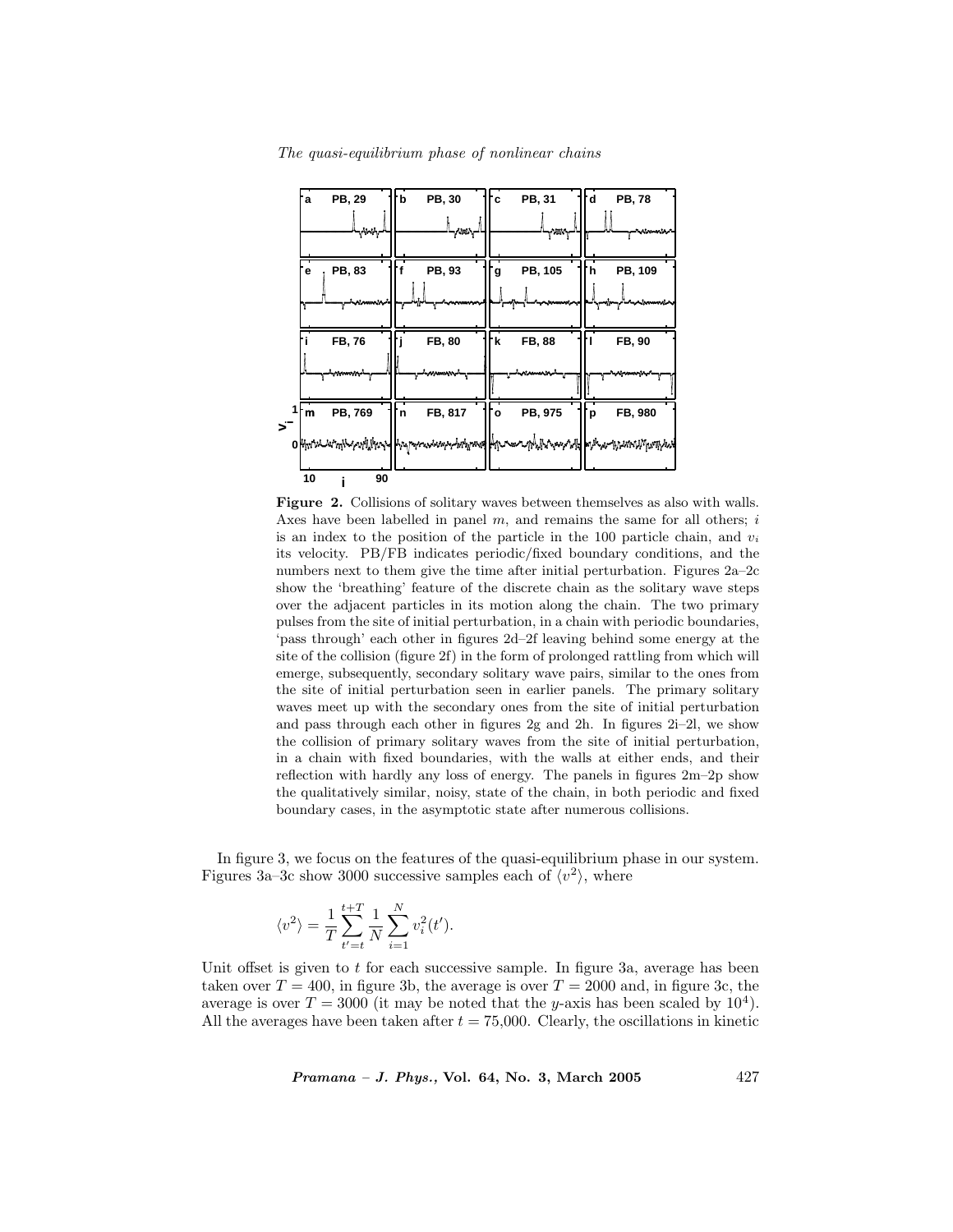

Figure 3. Nature of asymptotic state. The first three panels (figures 3a–3c) show the spatial average of the square of the velocity of the particles, averaged over three different time periods,  $T = 400$ ,  $T = 2000$  and  $T = 3000$ , respectively. Three thousand samples each are shown, which have been taken from consecutive starting points, after 75,000 time-steps of integration; y-axis has been scaled by  $10^4$ . Note that, although the fluctuations in the average are quietened down with increasing  $T$ , no further smoothing is possible with larger T's. Figure 3d shows that the velocity distribution over the chain is Gaussian in this state. Figure 3e shows a plot of the kinetic energy of each particle against time, from  $t = 0$  to  $t = 5000$ ; note that the system reaches quasi-equilibrium very fast.

energy reduce considerably if the average is over a larger  $T$ . Nevertheless, we have not been able to reduce the fluctuations any further by averaging over  $T > 3000$ . A comparison with the harmonic case (not shown here) revealed that the fluctuations are 3–4 times higher; in both cases, the initial perturbation was 0.5 in arbitrary units of energy. Furthermore, the mean value is also significantly higher (the mean in the harmonic case was only 49.5). In figure 3d, we present the velocity distribution in the asymptotic state, where the binning of the velocities has been carried out over a period of  $T = 25{,}000$  steps of integration time. It is seen that the modulus of the velocity distribution is Gaussian in nature, as in the case of a thermalized system. We have shown elsewhere [14] that the velocity power spectrum of a typical particle decays logarithmically in frequency in contrast to it remaining roughly flat in harmonic systems. It can also be seen from figure 3e, where we have plotted the kinetic energies of each particle against time from  $t = 0$  to  $t = 5000$ , that the perturbation energy gets quickly divided among the particles. However, let us remember that, as seen earlier in figures 3a–3c, the averages take longer to stabilize compared to the harmonic case. We have investigated the asymptotic limit for a variety of initial conditions and find that the quasi-equilibrium state is independent of initial conditions, as one would expect of a typical equilibrium phase.

 $428$  *Pramana – J. Phys.*, Vol. 64, No. 3, March 2005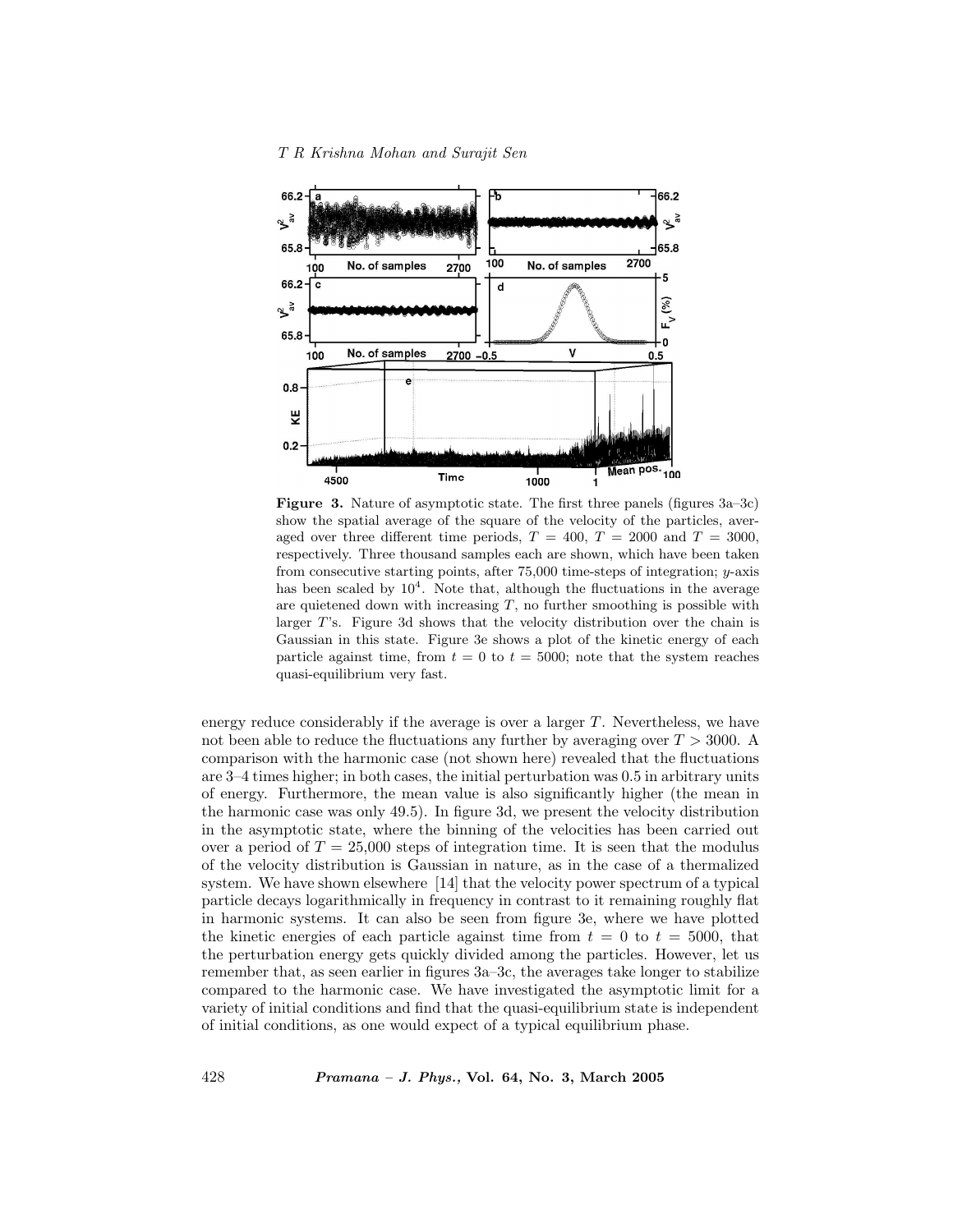

Figure 4. The figure shows correlations induced by boundary conditions. PB and FB refer to periodic and fixed boundary conditions, respectively. E and O further distinguish between chain with even number of particles  $(=100)$ and odd number  $(=101)$  of particles, respectively. HA refers to chain with only harmonic potential, even number of particles  $(=100)$  and periodic boundary conditions. The particle numbers are indicated next to these labels. Oscillations of selected particles over a time period of  $T = 100$  arbitrary units, in the steady state are shown. Axes in all panels are as in figure 4m;  $x_i$  is the displacement of the ith particle from equilibrium position. Figures 4a and 4b show the two particles at the equatorial points diagonally across (see eq. (3)), both of which have their own unique dynamics. Particles on either side of these equatorial particles are (separately) synchronized as shown in figures 4c–4f. In the case of odd number of particles in a chain with periodic boundaries, only  $N_{\text{eq}}$  has its unique dynamics, while its diagonally opposite particle at the equator is now paired off with another in synchronized dynamics (figures 4g–4h); rhythms of  $N_{eq}$  are shown in figure 4i. The next three panels (figures 4j–4l) show that a similar situation to that with quartic potentials is obtained in a harmonic chain with periodic boundaries; synchronized rhythms of particles sitting across one of the equatorial particles are shown in figures 4j and 4k and the unique rhythm of the corresponding equatorial particle is shown in figure 4l. In the case of the chain with fixed boundaries, one does not see such synchronizations, as shown with the particles next to the walls and adjacent to those (figures 4m–4p) in a 100 particle chain.

It is interesting to observe that the consequences of the boundary conditions are, nevertheless, reflected in this equilibrium phase, and this is so even for the harmonic system. This is illustrated in figure 4 we have plotted the displacements of selected particles against time, for a time period of  $T = 70$ , and in the steady state (which we identify in the nonlinear system as the quasi-equilibrium phase). In the case of periodic boundary conditions, most of the particles pair off with another with

 $Pramana - J. Phys., Vol. 64, No. 3, March 2005$  429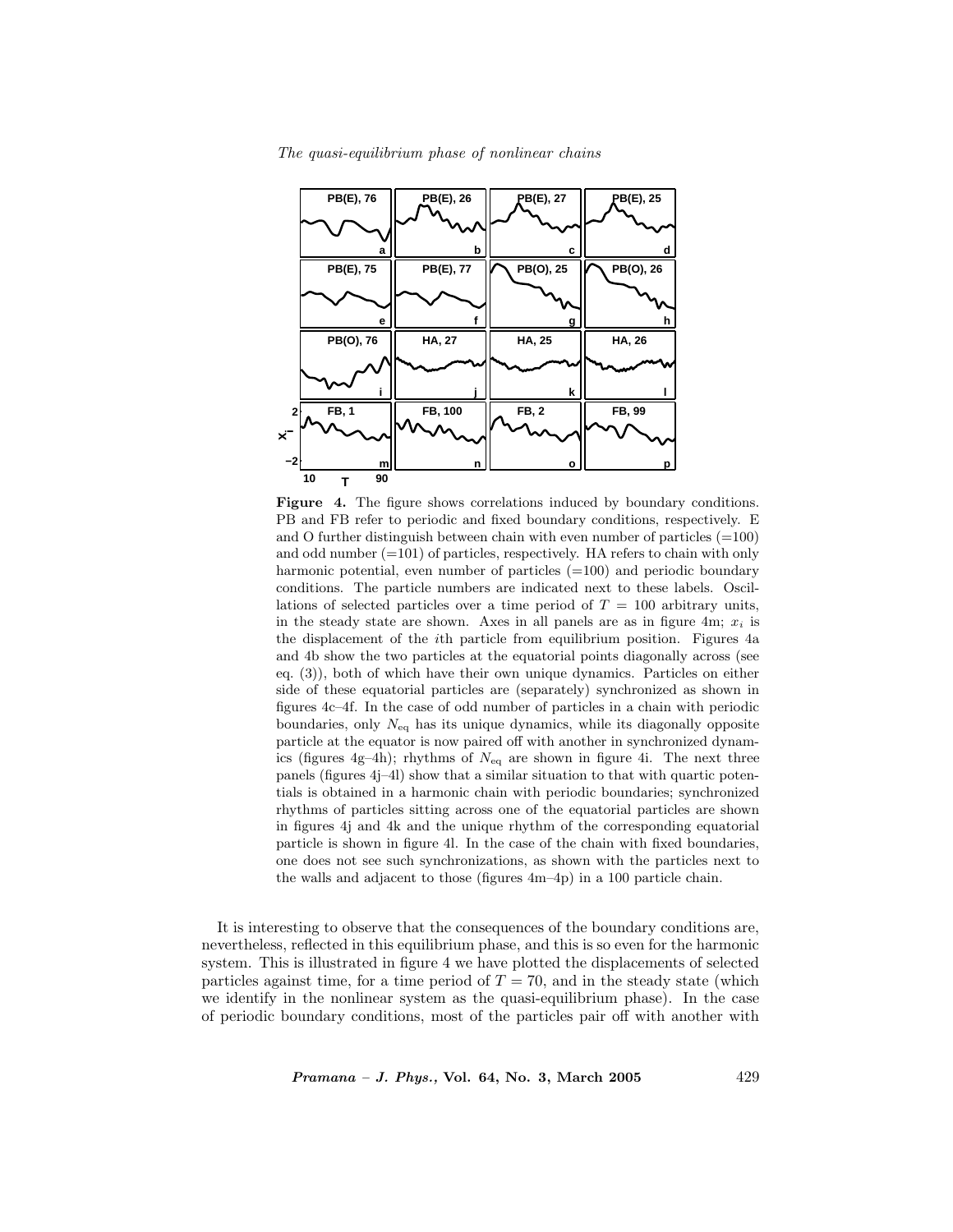which they oscillate in a synchronized fashion and the pairing can be given as

$$
N_i \leftrightarrow \begin{cases} (N_{\text{eq}} + N_{\text{de}}) \bmod N & \text{if } N_i \le N_{\text{eq}} \\ (N_{\text{eq}} - N_{\text{de}}) \bmod N & \text{if } N_i \ge N_{\text{eq}}, \end{cases}
$$
(3)

where  $N_{\text{eq}} = N_p + 1$  and  $N_{\text{de}} = |N_i - N_{\text{eq}}|$ ;  $N_p$  is the site at which the initial perturbation was introduced. In the case of even number of particles in the chain, the only exceptions are  $N_{\text{eq}}$  and its diagonally opposite member,  $N_{\text{eq}}-N/2$ . Both these particles oscillate in their own unique rhythms, i.e., they are not synchronized with each other. In the case of odd number of particles in the chain, only one particle,  $N_{\text{eq}}$ , has a unique rhythm, and all others are paired off with a corresponding member given by eq. (3). This is shown in figures 4a–4f for the nonlinear chain with even number of particles and, in figures 4g–4i, for the chain with odd number of particles. This correlation pattern can be seen in the case of harmonic (figures 4j–4l) and mixed chains (not shown here) as well. The key point is that while the paired particles show correlated vibrations in the system in both linear and nonlinear chains and hence retain memory, the system does sink into an equilibrium-like phase. In this phase, it shows a higher mean kinetic energy and larger fluctuations around it in the nonlinear case as opposed to the linear case. On the other hand, we have a similar quasi-equilibrium in the chain with fixed boundaries but no synchronized vibrations between particles are obtained. However, there are indications that the dynamics changes in character uniformly with distance from the boundaries (see figures 4m–4p), and this is currently under further investigation.

#### 3. Conclusions

Velocity perturbations in chains with purely nonlinear interactions have been probed and compared against the same in pure harmonic and mixed (harmonic + nonlinear) chains. We consider systems of finite number of particles with periodic and fixed boundaries. Our results reveal that, in purely nonlinear chains, the perturbations travel as discrete solitary and discrete anti-solitary waves which would travel undispersed in the absence of boundaries. Boundaries force them to meet and interact which leads to the generation of families of discrete, secondary solitary and anti-solitary waves of decreasing sizes. The distribution of kinetic energies and absolute velocities of the particles show Gaussian behavior and independence from the details of initial conditions. Nevertheless, the mean kinetic energy and fluctuations around it are significantly higher compared to the pure harmonic and mixed cases suggesting a 'quasi-equilibrium' phase with possibly no equipartitioning of energy. The particles in both the nonlinear and harmonic chains, with periodic boundary conditions, show oscillatory dynamics in such a way that the particles preserve their memory and no relaxation behavior is observed. In mixed systems, i.e., systems where both harmonic and nonlinear interactions are present, the effects of nonlinearity are eventually washed away by the harmonic term and equipartitioning is achieved in times that depend on the relative strengths of nonlinear and linear terms. We believe our results suggest that nonlinear chains that support discrete solitary and discrete antisolitary waves exhibit qualitatively different dynamics compared to systems that possess harmonic interactions.

 $430$  Pramana – J. Phys., Vol. 64, No. 3, March 2005